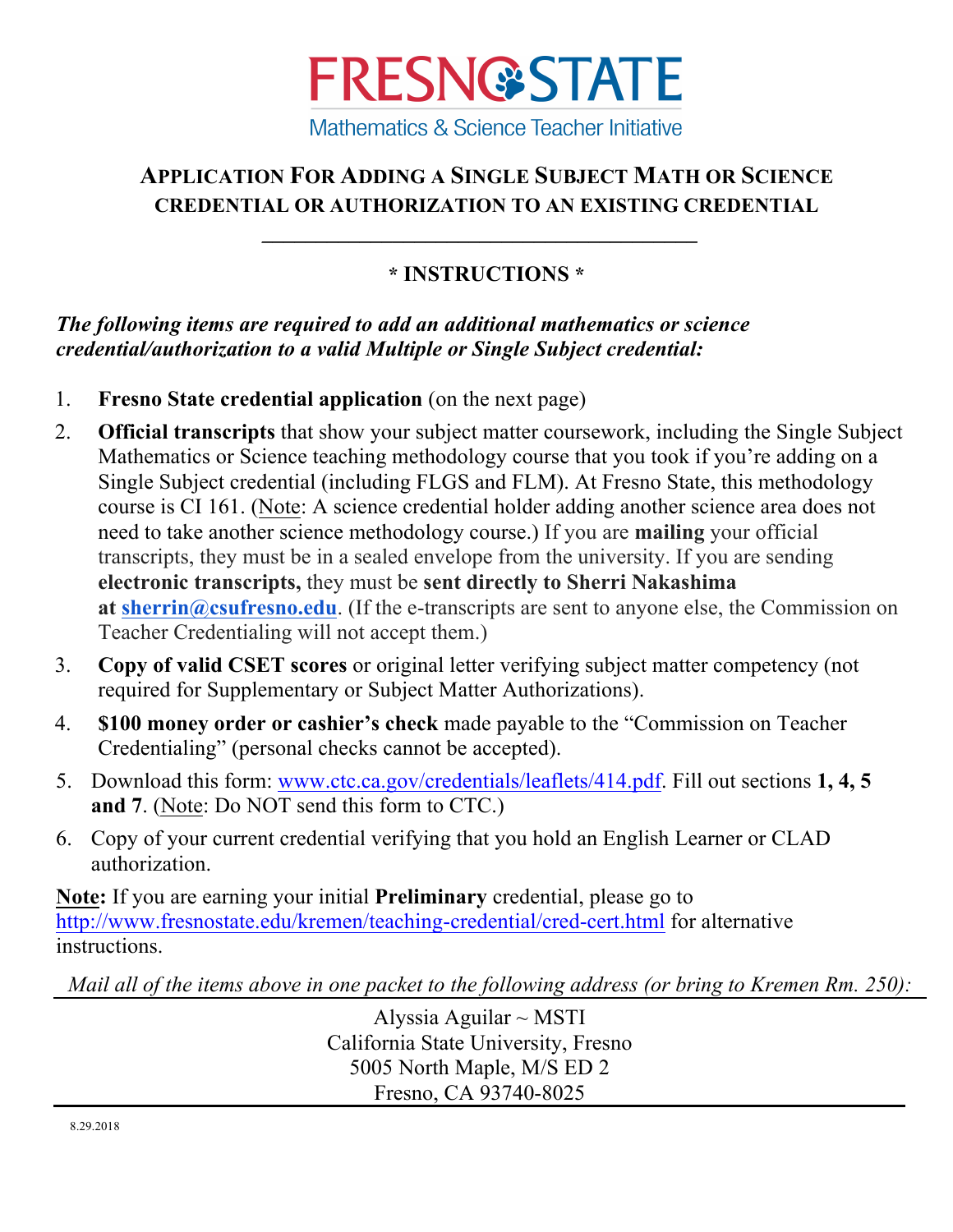

## CREDENTIAL/AUTHORIZATION APPLICATION

| Name<br>First                                                                                                                                                                                                                       | <u> 1989 - Johann Barn, mars ann an t-Amhain Aonaich an t-Aonaich an t-Aonaich an t-Aonaich an t-Aonaich an t-Aon</u> | Middle                  | Last |       |     |
|-------------------------------------------------------------------------------------------------------------------------------------------------------------------------------------------------------------------------------------|-----------------------------------------------------------------------------------------------------------------------|-------------------------|------|-------|-----|
| Previous Names, if any <u>experience</u> and the set of the set of the set of the set of the set of the set of the set of the set of the set of the set of the set of the set of the set of the set of the set of the set of the se |                                                                                                                       |                         |      |       |     |
| Mailing Address: Number, Street, Apt. #                                                                                                                                                                                             |                                                                                                                       |                         | City | State | Zip |
|                                                                                                                                                                                                                                     |                                                                                                                       |                         |      |       |     |
|                                                                                                                                                                                                                                     |                                                                                                                       |                         |      |       |     |
| Current credential(s) held: Note that the set of the set of the set of the set of the set of the set of the set of the set of the set of the set of the set of the set of the set of the set of the set of the set of the set       |                                                                                                                       |                         |      |       |     |
| County where you are employed (if applicable): __________________________________                                                                                                                                                   |                                                                                                                       |                         |      |       |     |
| I am applying to add on a Single Subject credential or supplementary/subject matter authorization in the area(s) of:                                                                                                                |                                                                                                                       |                         |      |       |     |
| Foundational-Level Mathematics Mathematics (all math including higher math)                                                                                                                                                         |                                                                                                                       |                         |      |       |     |
| <b>Foundational-Level General Science</b>                                                                                                                                                                                           |                                                                                                                       |                         |      |       |     |
| Science: Biology __ Chemistry __ Geosciences __ Physics __                                                                                                                                                                          |                                                                                                                       |                         |      |       |     |
|                                                                                                                                                                                                                                     |                                                                                                                       |                         |      |       |     |
|                                                                                                                                                                                                                                     |                                                                                                                       |                         |      |       |     |
|                                                                                                                                                                                                                                     | Questions? Email the Credential Analyst, Sherri Nakashima, at: sherrin@csufresno.edu                                  |                         |      |       |     |
|                                                                                                                                                                                                                                     |                                                                                                                       | <b>Mailing Address:</b> |      |       |     |

Credential Analyst California State University, Fresno 5005 N. Maple Avenue, M/S ED701 Fresno, CA 93740-8025